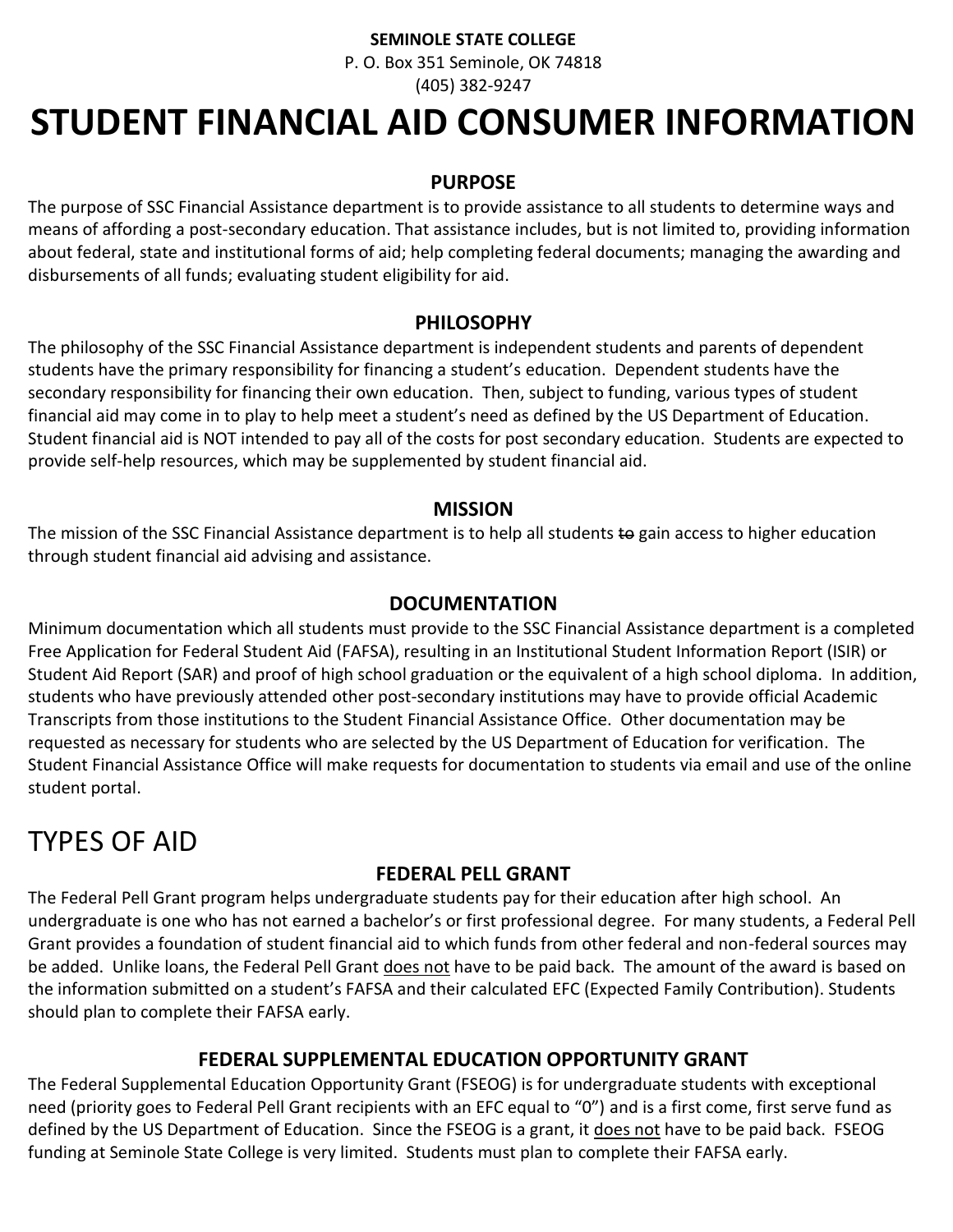### **FEDERAL WORK-STUDY**

Federal Work-Study provides employment for students who have need as defined by the US Department of Education. Federal Work-Study gives students an opportunity to earn money to help pay for educational expenses. Pay is based on the current federal minimum wage. The total amount of a student's Federal Work-Study award depends on need and the availability of funds. Selection of students for the work study program is done through an application and interview process. Students should submit an application and resume to be kept on file. Supervisors of each available position will review the submissions and make selections to best fit the needs of their position.

## **FEDERAL DIRECT LOAN – SUBSIDIZED AND UNSUBSIDIZED**

The William D. Ford Federal Direct Loan Program is a low interest loan made to students attending at least half time while pursuing post-secondary education. The lender is the US Department of Education (ED). Subsidized Federal Direct Loans (the ED pays the interest while the student is in school at least half time) are based on need. Unsubsidized Federal Stafford Loans (the student is responsible for the interest from the time the loan is disbursed) are not based on need, but may not exceed the cost of attendance. All students are eligible for the Federal Direct Loan. Students must complete entrance counseling and a master promissory note prior to receiving loans. Both of these documents can be completed at [www.studentaid.gov.](http://www.studentaid.gov/)

Upon falling below half time enrolled, graduation or leaving post-secondary enrollment, the loan will be assigned to an ED approved servicer. Federal Direct Loans must be paid back to the assigned servicer. Students are given a 6 month grace period before they are expected to make payments, however, that grace period might have previously been used if the student was enrolled below half time or was not enrolled for a period of time during their college career. For more repayment information and examples of loan repayment schedules, please visit [www.studentaid.gov.](http://www.studentaid.gov/) Not making your student loans payments and defaulting on a federal student loan has many implications and is reported to all credit bureaus.

All student loan borrowers must also complete federal exit counseling upon graduation, falling below half time or discontinuing to be enrolled at least half time. Loan exit counseling can be completed at [www.studentaid.gov.](http://www.studentaid.gov/)

# **FEDERAL PLUS LOAN**

The Federal PLUS Loan is for parents of dependent students who want to borrow to help pay for their student's postsecondary education. The student's eligibility for the Federal Stafford Loan must be determined before the parent's eligibility for the Federal PLUS Loan. Federal PLUS Loans may not exceed the cost of attendance. Parents must complete a master promissory note prior to receiving PLUS loans. While it is not required, it is recommended that parents also complete entrance counseling. Both documents can be found at [www.studentaid.gov.](http://www.studentaid.gov/) Repayment begins as soon as the PLUS loan is fully disbursed.

# **VETERAN'S BENEFITS**

Veterans must establish their Veteran's Administration (VA) eligibility prior to enrollment at Seminole State College in order to insure timely commencement of benefits. The appropriate VA forms are available in the Admissions Office. After the Veteran's Administration has received an application from a veteran, they will issue a certificate of eligibility, which is valid only at Seminole State College and only for the educational objective stated in the application. As soon as the applicant has received the certificate of eligibility, it should be turned in to the Admissions Office.

## **TRIBAL GRANTS**

These grants are made available to Native American students with a Certificate of Degree of Indian Block (CDIB) card. Applicants should contact their respective tribe for further information and instructions on how to apply for funds.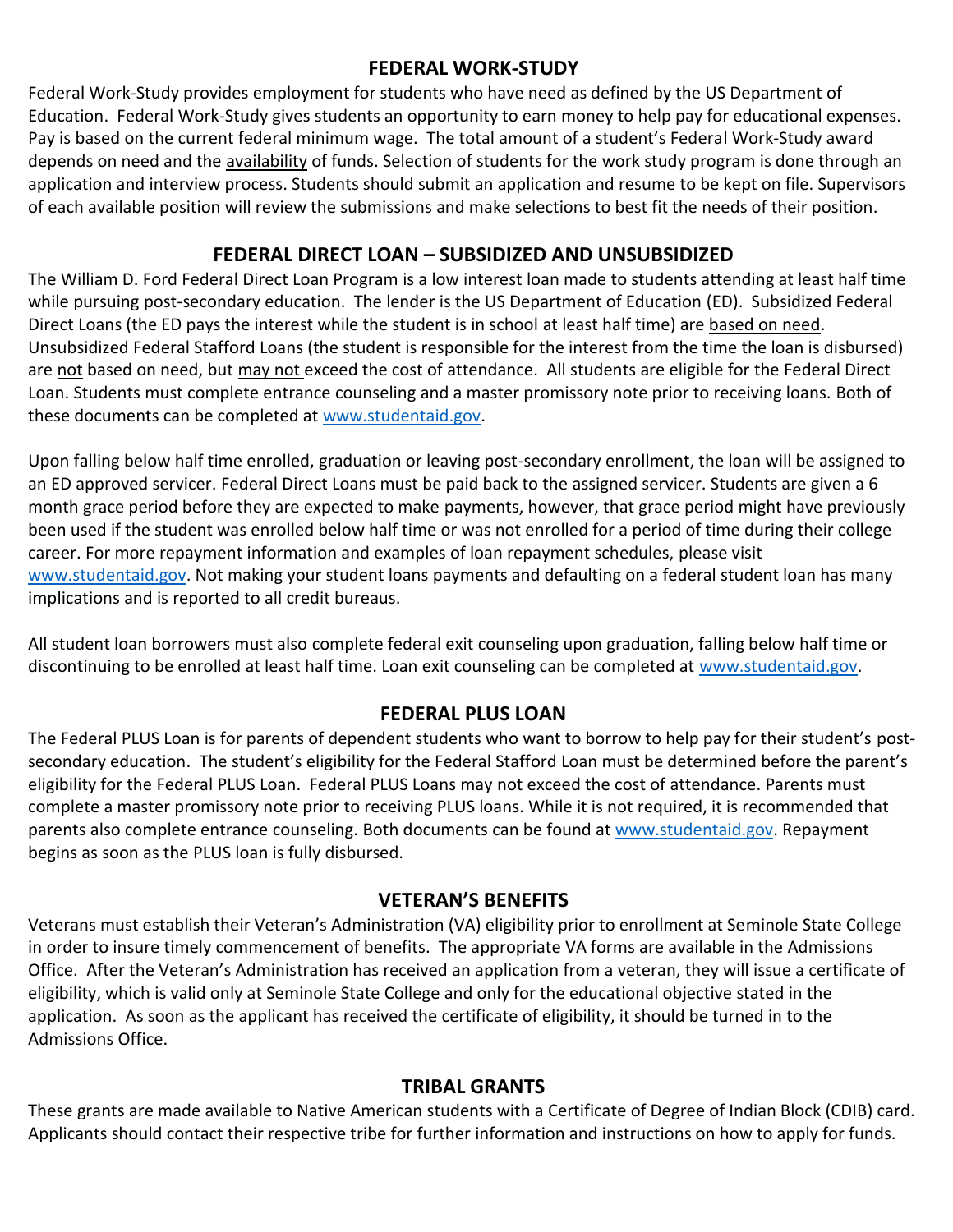# **OKLAHOMA STATE GRANTS**

Oklahoma Assistance Tuition Grant (OTAG) – The Oklahoma Tuition Aid Grant Program is a need-based grant program for residents of Oklahoma who attend approved institutions in Oklahoma. Students need to complete the FAFSA by December 1st for best consideration for the next academic year. The maximum EFC eligible to receive OTAG may vary from year to year based on volume of eligible applications received and available state funding. The OTAG Program receives more eligible applications each year than can be awarded with available funds. OTAG recipients can be eligible for up to \$500 each fall and spring semester. The amount of OTAG you receive can be affected by other financial aid in your overall award package.

Oklahoma's Promise – is a state funded college tuition scholarship. Students must apply while they are in the  $8^{th}$ ,  $9^{th}$ or 10<sup>th</sup> grade and have a family income of \$55,000 or less. Students must also meet academic and conduct requirements in high school. If eligible, the student can receive a scholarship in the amount of their tuition each semester. The program is administered by the Oklahoma State Regents for Higher Education.

# **INSTITUTIONAL SCHOLARSHIPS**

SSC offers a variety of institutional scholarships including need-based, academic performance-based and athleticbased scholarship. Additionally, the SSC Foundation awards scholarships on an annual basis. Students apply for both institutional and foundation scholarships by completing the SSC Scholarship Application by March 1<sup>st</sup> each year.

# GENERAL FINANCIAL AID INFORMATION

# **APPLICATION AND DISBURSEMENT PROCEDURES**

In order to apply for student financial aid, all students must complete the Free Application for Federal Student Aid. Electronic data entry is available in the Seminole State College Student Financial Aid Office for attending students. The option will allow an Expected Family Contribution (EFC) to be received in a matter of days as opposed to a number of weeks through the mail. Students should plan to apply early.

In addition, scholarship/award applicants must submit the Seminole State College Scholarship Application Form. Scholarship funds are limited with a deadline of March 1st.

To complete the student financial aid file, applicants must submit the FAFSA, proof of high school graduation or the equivalent and any other documentation requested as needed for processing. If the US Department of Education selects the student for "verification," additional documentation might be needed. This documentation might include, but is not limited to, income tax returns, verification worksheets, and W-2 forms. These forms and documents may be electronically submitted through the SSC Student Portal.

The SSC Financial Assistance department will, as required, request any other necessary forms or information. When the student's financial aid file is complete, the student will be notified and they will be able to view their award on SSC's student portal system.

Throughout the semester, enrollment for each student is transferred into the Financial Aid software, which allows for funds to be awarded in accordance with enrollment status. Each semester after the deadline to add/drop classes, faculty report students who did not show up for class. Those students are removed from those classes and enrollment statuses are updated in the system. The date that all updates are final is the census date.

After the census date, the Financial Assistance office prepares a disbursement report for all students who have complete financial aid files. The disbursement report is based on actual enrollment for the semester as of the census date. The disbursement report is transferred to the Business Office, where the funds are applied to student accounts.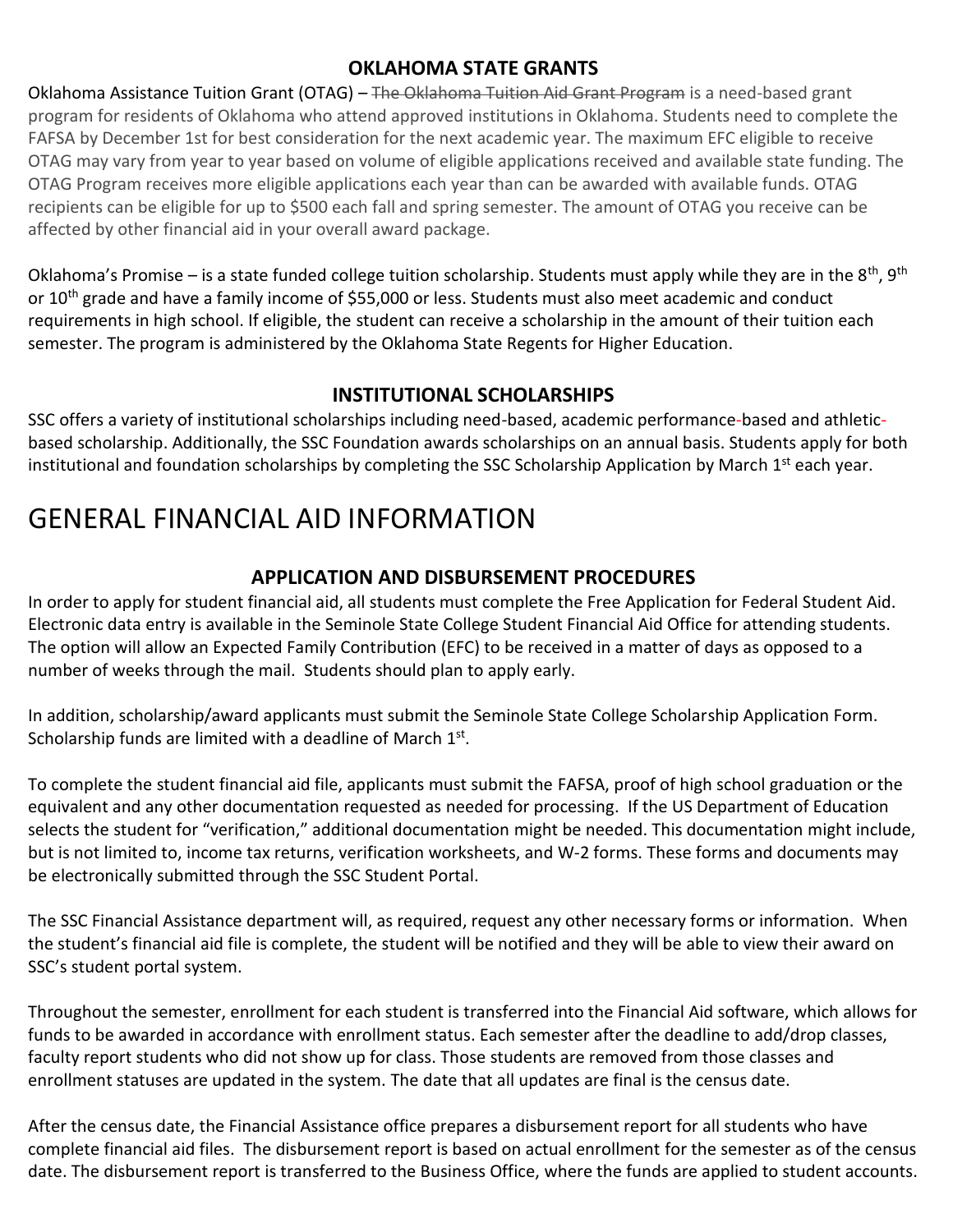Refunds of credit balances are processed as soon as possible, but no later than 14 days after the posting. Prior to refunds being issued, students must elect the method in which they wish to receive their refund: via their student ID or direct deposited into an already established bank account. Students will receive an email notification as soon as their refund is issued.

Subsequent disbursement reports are done throughout the semester (estimated to be once a month) to accommodate students that finish their file late or funds that are applied after the first disbursement.

Federal Stafford Loan proceeds will be disbursed after grants and scholarships have been applied to student accounts. Regulations of the US Department of education require that student financial aid be used only for expenses directly or indirectly related to the student's education. Student financial aid will be applied to student accounts in the following priority: tuition, fees, books, and room and board.

# **REFUND POLICY**

When any student withdraws during a semester, the amount of Title IV aid that you earn up to that point is determined by a specific formula (Return of Title IV calculation). If you received more aid (actual dollars) than you earned, the excess funds must be returned through the SSC Financial Assistance Office who then returns the appropriate amount to the Department of Education.

## **OUTSIDE AWARDS**

Students who receive outside awards such as loans, grants, or scholarships from the private sector or government agencies must report the source and amount of such awards to the SSC Financial Assistance department. Outside awards must be coordinated with institutional and federal awards to insure that a student's need is not exceeded where federal funds are involved.

# STUDENT ELIGILBILITY, RIGHTS AND RESPONSIBILITIES

# **STUDENT ELIGIBILITY REQUIREMENTS**

To be eligible to receive student financial aid, a student must meet the following requirements:

- Generally, have financial need as defined by the US Department of Education
- Have a high school diploma or the equivalent (ie. GED).
- Be enrolled as a regular student in an eligible program. A regular student is one who is enrolled in an institution to obtain a degree or certificate.
- An eligible program is a course of study that leads to a degree or certificate. An eligible program will normally be at least one academic year in length.
- Be enrolled in at least one class for the Federal Pell Grant program
- Be making satisfactory academic progress.
- Be enrolled at least halftime for the Federal Loan programs.
- Be a US citizen or eligible non-citizen.
- Not be in default on a Federal Student loan and not owe money back on a Federal Student Grant.

## **STUDENT RIGHTS AND RESPONSIBILITIES**

Students receiving federal student aid have certain legal rights. Students' rights include the following:

- Knowing what financial aid programs are available at SSC.
- Knowing the application procedures and deadlines for each of the available financial aid programs.
- Knowing how your financial aid eligibility is determined.
- Knowing how financial aid is awarded and the basis for these decisions.
- Knowing how and when financial aid is disbursed.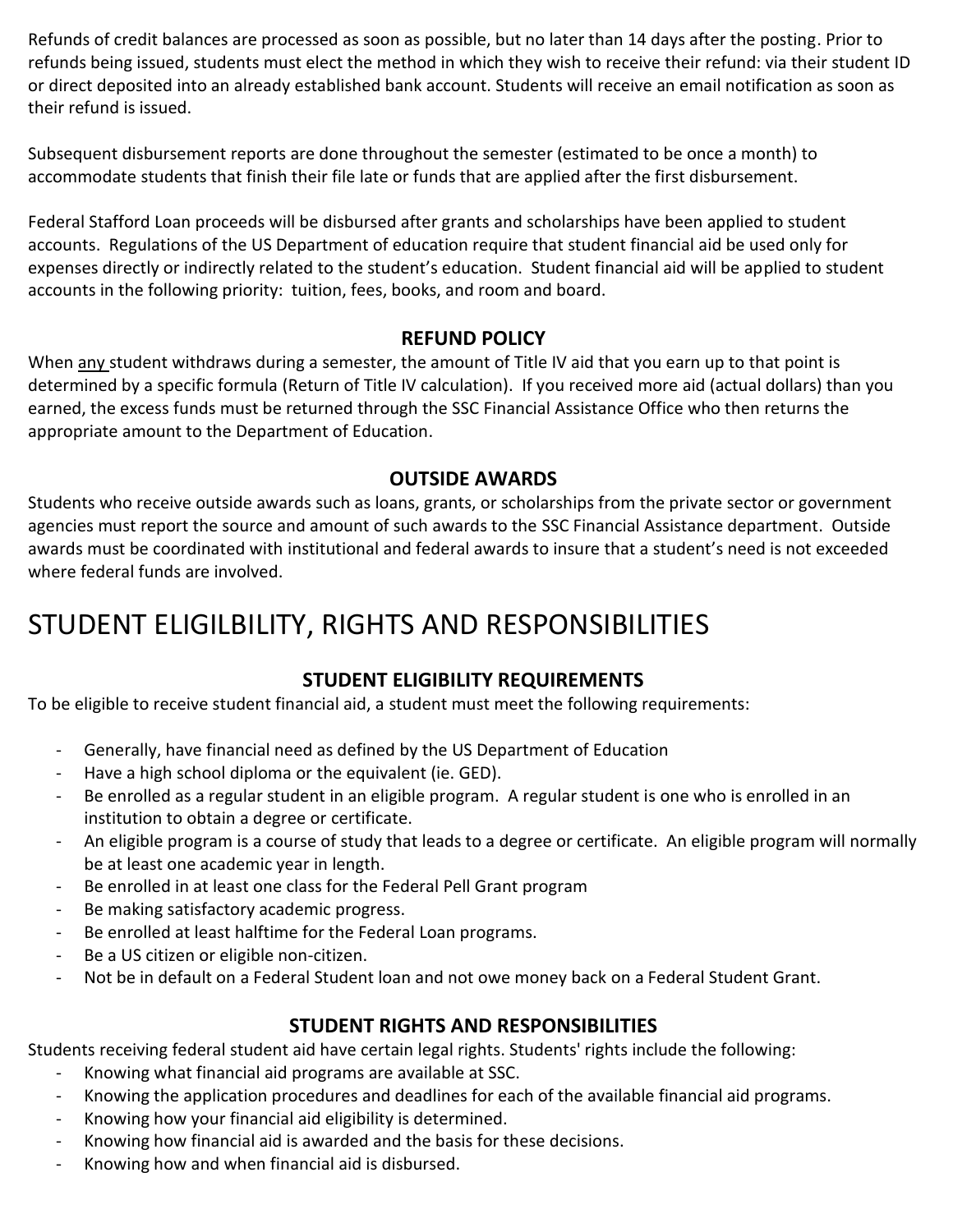- Knowing how SSC determines whether or not you are making satisfactory academic progress and what happens if you are not.
- Asking a financial aid counselor to review your financial situation and, if warranted, reevaluate your eligibility for assistance if something has changed in your family circumstances such as the loss of a job or other drastic changes in your family's financial situation.
- Confidentiality of your personal information. All records and information submitted with your application for financial aid are confidential, and subject to legal requirements concerning disclosure of such information.
- Knowing about the college's tuition refund policies if you have to withdraw from school after the semester begins.
- Knowing what effect withdrawals will have on your financial aid.

Legal Responsibilities of Financial Aid Recipients

- Students receiving federal student aid have certain legal responsibilities. Student responsibilities include the following:
- The student must be enrolled in classes that will count toward an approved Certificate or Associate Degree program.
- The student must return all additional documentation, verification, corrections, and/or new information requested by either the Financial Aid Office or the agency to which an application was submitted.
- Keeping all your contact information (mail address, e-mail and telephone) current by updating your SSC student information as soon as any changes occur.
- Checking your SSC e-mail frequently for messages.
- Completing your applications accurately and providing correct information at all times. Reporting false information is a violation of the law and may be considered a criminal offense.
- Being aware of and meeting all deadlines for applying or reapplying for financial aid. You must complete your applications sufficiently in advance so that processing may be completed by the stated deadline.
- Reading and understanding all forms you are asked to sign and keeping a copy of each.
- Notifying the Financial Assistance Office if the information reported on your financial aid application has changed.
- Notifying the Financial Assistance Office if at any time during the year you receive any type of financial assistance that is not listed on your award notice.
- Notifying the Financial Assistance Office if you are receiving financial aid for attendance at another institution while attending SSC.
- Beginning attendance in your classes to qualify for any financial aid payments. Financial aid is awarded with the expectation that you will attend school for the entire period for which your aid is awarded.
- Continuing to make satisfactory academic progress in your program of study according to SSC standards in order to remain eligible for federal, state, and campus based financial aid.
- Repayment of any loan received at SSC, plus accrued interest, in accordance with the repayment schedule. In borrowing money, the student assumes the responsibility for repaying the loan. If circumstances arise that make it difficult to meet this responsibility, he/she should contact the lender.
- If you have any questions, please call or visit the Student Financial Assistance Office.

# **CONTACTING THE SSC FINANCIAL ASSISTANCE OFFICE**

The Seminole State College student Financial Aid Office is located in the Walkingstick Student Services Building. A list of office hours, office staff and contact information can be found on the website under "Contact Us".

# **COST OF ATTENDANCE (BUDGET)**

Cost of Attendance (COA) is determined by calculating average charges for tuition, fees, room and board; estimates for transportation, personal expenses; and, in some cases, actual costs for special education related expenses. Many student financial aid officers refer to Cost of Attendance as a Budget. There may be some variation of budgets among students who have different living arrangements, residency, and programs of study. An example of a COA: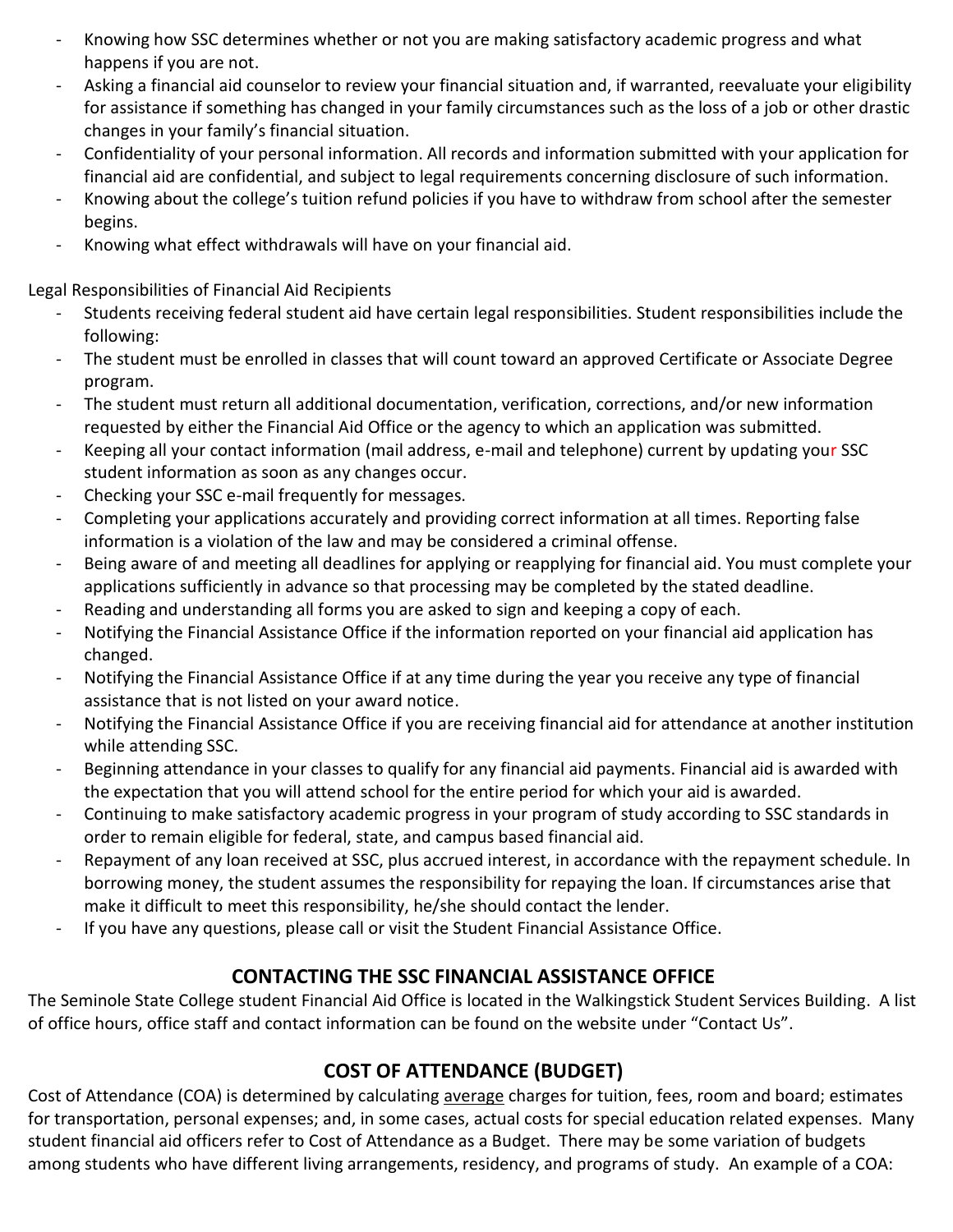| Tuition                   | 3,120.00<br>\$ |
|---------------------------|----------------|
| Fees                      | 2,070.00<br>\$ |
| <b>Books and Supplies</b> | 2,000.00       |
| Room and Board            | 7,070.00<br>\$ |
| Travel                    | \$<br>2,730.00 |
| Personal/Misc             | 2,700.00<br>\$ |
| Loan Fees                 | \$<br>101.00   |
| Total                     | 19,791.00      |

#### **NEED**

Need is determined by subtracting the Estimated Family Contribution (EFC) from the Cost of Attendance (COA). Following is an example:

| Cost of Attendance                           | \$19,791 |
|----------------------------------------------|----------|
| -Estimated Family Contribution (EFC) \$2,000 |          |
| =Need                                        | \$17,791 |

# SATISFACTORY ACADEMIC PROGRESS (SAP) POLICY AND PROCEDURES

#### **GENERAL**

Federal regulations require the Financial Assistance Office to monitor the academic progress of all student seeking to earn a degree or certificate. This monitoring process is called Satisfactory Academic Progress (SAP). Satisfactory Academic Progress is required of ALL financial aid applicants at Seminole State College, including those applicants who have not previously participated in federal aid programs. It is the student's responsibility to monitor academic progress. Although the Financial Assistance Office attempts to send students correspondence informing them of their status, students who do not meet the standards will be ineligible for financial aid even if they do not receive correspondence. In addition, federal regulations require students be on pace to complete their degree or certificate before reaching the 150% maximum time frame limit (see maximum time frame eligibility section below for more information). Please note, due to additional federal requirements for students receiving financial aid, there are differences between SSC's "Academic" Satisfactory Academic Progress and SSC's "Financial Aid" Satisfactory Academic Progress

#### **STUDENT ENROLLMENT STATUS**

For financial aid purposes, only hours counting toward the completion of a student's degree will count toward a student's financial aid enrollment status. Twelve (12) or more credit hours per term constitutes full time enrollment. Eleven (11) to nine (9) credit hours per term constitute three-quarter time enrollment. Eight (8) to six (6) credit hours per term constitute halftime enrollment. Five (5) and less credit hours per term constitutes less than half time enrollment status.

#### **DETERMINATION OF SAP STANDING**

Satisfactory Academic Progress will be determined for all applicants prior to being awarded financial aid. Transfer students must submit official transcripts from all prior institutions and have courses evaluated and recorded by the Admissions and Records Office before eligibility can be determined. Determination will be based on all previous academic history at all regionally accredited institutions attended regardless of whether or not financial assistance was received. All students, no matter grade level, enrollment status or program are all evaluated by the requirements and minimum standards as set forth in this policy. Calculating of SAP elements will be done and reviewed at the end of the Fall, Spring and Summer term.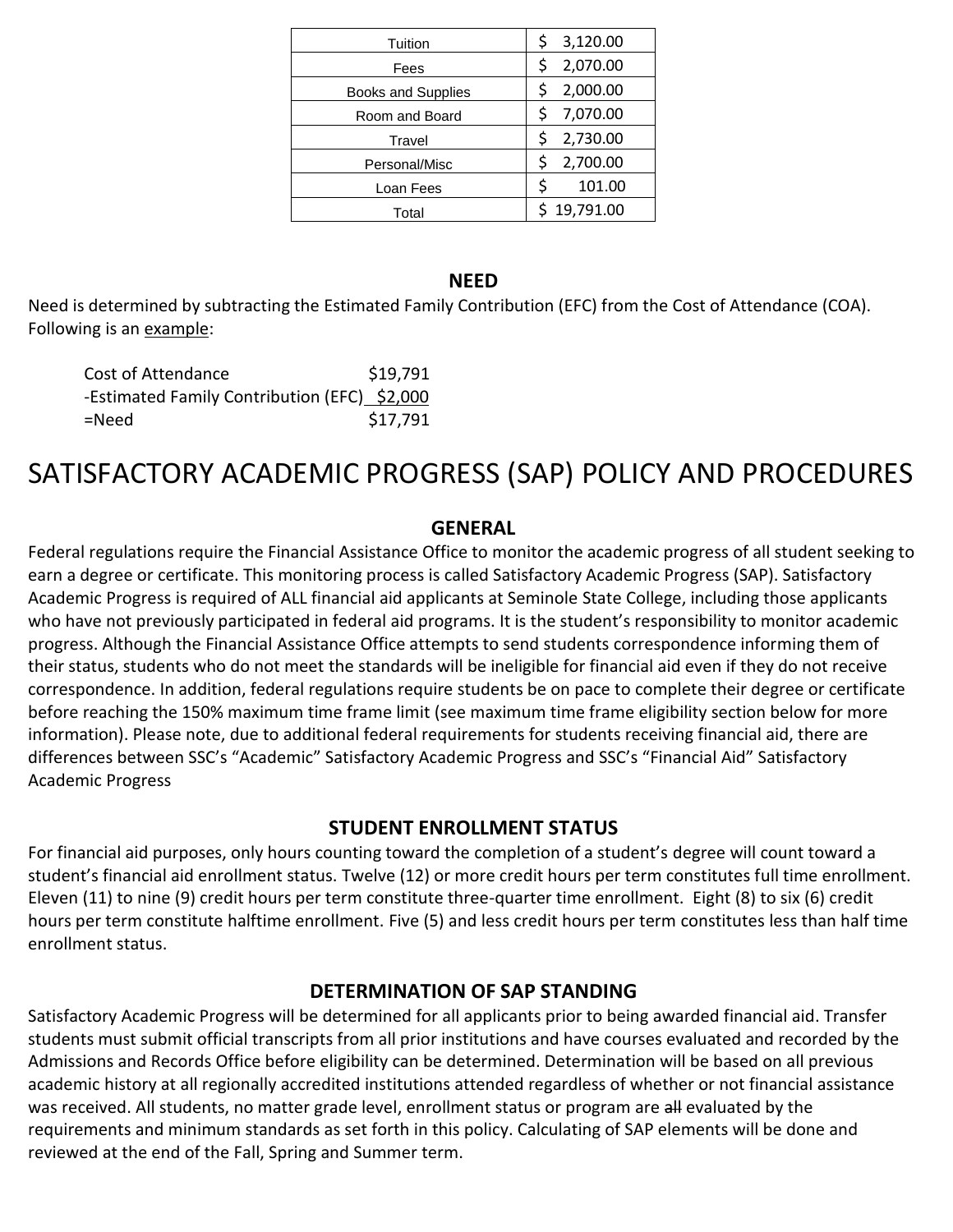### **MEETING SAP**

In order to remain eligible for financial aid consideration, students must meet minimum cumulative grade point average requirements, stay on pace toward the completion of their degree and complete their degree on time. SSC's requirements for making Financial Aid Satisfactory Academic Progress are:

- Maintaining a cumulative grade point average of 2.00
- Successful completion of 67% of all attempted credits. This is cumulative and evaluated at the end of each term. The 67% completion is determined by dividing the cumulative hours earned by the cumulative hours attempted. This is the completion rate or pace.
- Ability to complete a declared degree or certificate within 150% maximum time frame of the published program length.

# **MAXIMUM CREDIT HOURS**

Federal regulations require that a student complete his/her degree or certificate within 150% of the credits required for that degree/certificate. For example, if an associate degree requires 60 credits, a student must complete the degree within 90 attempted credits. Many degrees require 62 credits. These degrees must be completed in 93 attempted credits. Attempted credits include all credits listed on the SSC transcript. All attempted credits count toward this limit even if financial aid is not received or there are extenuating circumstances for not completing credits. A student's record will be evaluated to determine if they are able to complete a degree or certificate within the maximum time frame allowed. When it is determined a student will not complete their program within the 150% credit limit, the student will be suspended from receiving financial aid.

# **CHANGING OF PROGRAMS/MAJORS**

Financial Aid SAP calculations will not be affected by a student changing their major or program of study. The calculations and classes/grades included will remain the same.

# **SSC FINANCIAL AID SATISFACTORY ACADEMIC PROGRESS STATUSES**

#### *Good Standing*

Student is meeting cumulative GPA requirements, completing at least 67% of all attempted credits and is able to graduate within 150% maximum time frame limit.

#### *Warning*

Student's cumulative GPA dropped below the requirement of 2.0 GPA and/or student did not achieve a completion rate of 67% of all attempted credits, and student is able to graduate within 150% maximum time frame limit. A student is able to receive financial aid while on financial aid warning status, but must be meeting SAP standards at the end of the term in which they were placed on warning to remain eligible for subsequent financial aid.

#### *Suspension*

Student did not meet SAP standards while in Financial Aid Warning or Financial Aid Probation status, or it is determined that the student will not be able to graduate within 150% maximum time frame limit, or a student in Financial Aid Academic Plan status fails to follow the plan. Student is not eligible to receive any federal, state or institutional financial aid while on Financial Aid Suspension.

#### *Probation*

This status is only granted upon the approval of a Financial Aid SAP Appeal. Student may continue to receive financial aid while on probation for one semester. After that semester, it may be decided to allow the student to continue on probation so long as they do not receive a grade of D, F, W or any other unsatisfactory grade in any class. If a student should receive one of these grades they will be placed on automatic suspension.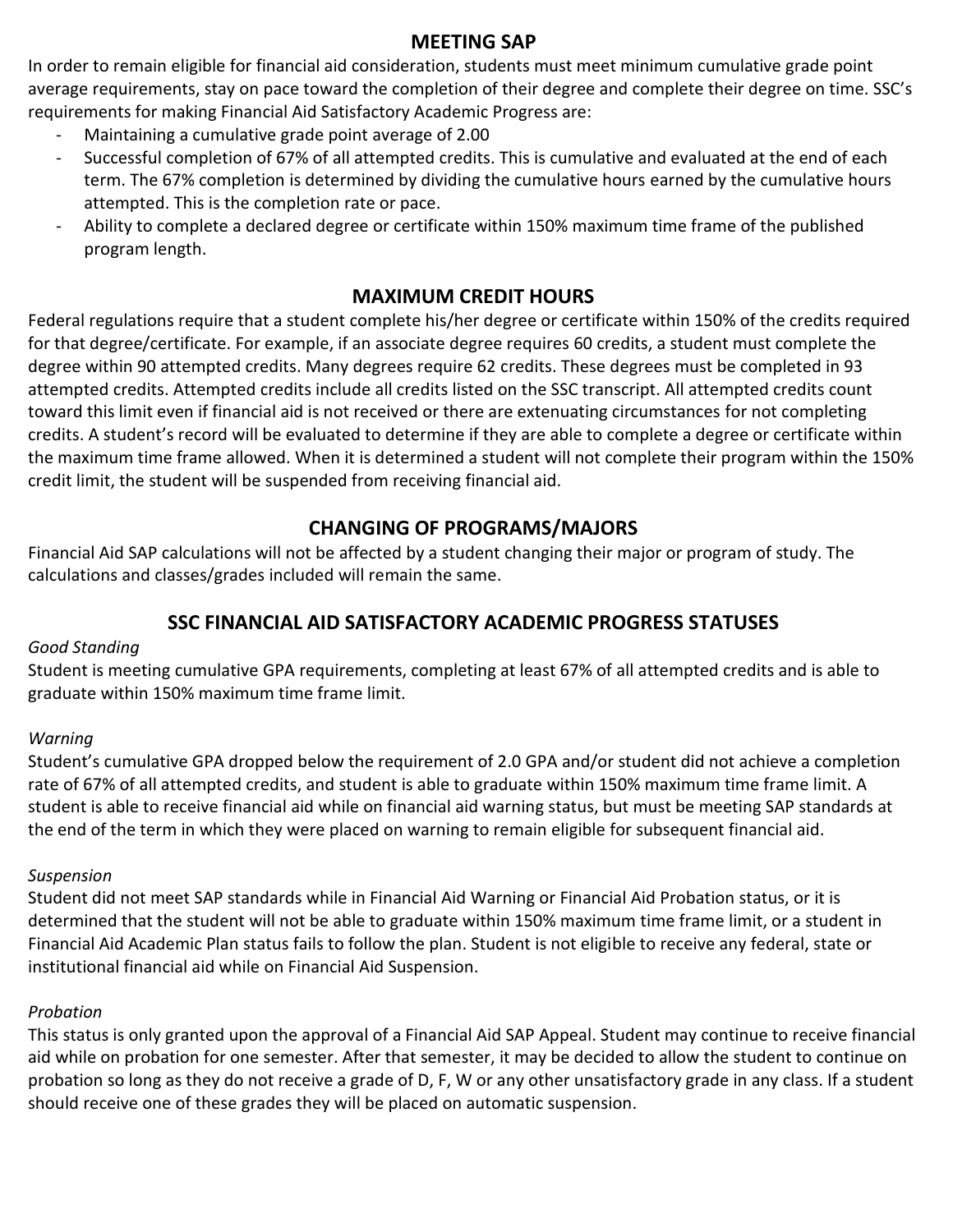#### *Probation with Academic Plan*

Student fails to meet SAP standards for the term in which the student is on Financial Aid Warning. This status is only granted upon the approval of a Financial Aid SAP Appeal with the condition the student follows an academic plan. The student is eligible to receive financial aid as long as the student continues to follow that academic plan. The plan will be developed by a committee and the student will be informed of the plan's requirements.

Upon completion of SAP calculations, the student will receive notification of their SAP status via their secure student email and/or via post mail.

#### **SAP APPEAL PROCESS**

A student may request consideration for reinstatement of financial aid eligibility through a formal appeal process by completing the Satisfactory Academic Progress Appeal form with appropriate supporting documentation. An appeal must be received and approved prior to or during a term for which aid is being requested. Aid will not be awarded retroactively for a prior term in which financial aid eligibility was suspended or during which satisfactory progress was not made. Submission of an appeal does not guarantee approval.

A student may appeal if the reason for failure to meet the minimum satisfactory academic progress standards was the result of extenuating circumstances of a serious nature, such as severe injury, extended hospitalization, death of an immediate family member for whom the student is responsible, etc. In addition, the student must be able to show that the situation that caused the poor performance has been resolved; that is, what has changed in the student's situation that will allow satisfactory academic progress to be achieved at the next evaluation. Supporting documentation of the extenuating circumstance(s) will be required.

Each application and documentation will be received by the SSC Financial Aid Appeals Committee for a determination. Additionally, it will be determined if the student should be able to meet the schools SAP standards by the end of the subsequent payment period or if an academic plan must be developed that will ensure that the student is able to meet the school's SAP standards by a specific point in time. The student will receive notification of the outcome via their secure student email and/or via post mail, or any other notification means in which are to be documented.

Appeals may result in any one of the following actions:

- Reinstatement on probation
- Reinstatement on probation with conditions (ie. academic plan, tutoring, etc)
- Denial of reinstatement

## **ADDITIONAL SAP DEFINITIONS AND INFORMATION**

**Grades/Credit Completion** - Passing/Earned grades include: A,B,C,\*D,P,S,CR (\*As a general rule, D is considered passing; however, certain classes, such as remedial or zero-level courses, require a C or better in order to take the next course in the sequence. In such situations a D is not considered passing for financial aid purposes only). The following grades are considered attempted but unearned or not completed credits: F,I,W,AW,NP,U,N,NC (\*D in remedial/zero level courses is not considered passing for financial aid purposes). AU is Audit and financial aid cannot be awarded to audit a class.

**Remedial/Developmental and ESL Courses** - Students may receive financial aid for a maximum of 30 credit hours of remedial courses as long as the courses are required as a result of placement testing, the student is in an eligible program of study, and SAP requirements continue to be met. ESL credits are unlimited in number as long as they are taken as part of an eligible program and SAP requirements continue to be met. Student must demonstrate successful progress toward completion of a degree. Remedial and ESL courses are included in the calculation of cumulative GPA, the 67% pace requirement and maximum timeframe.